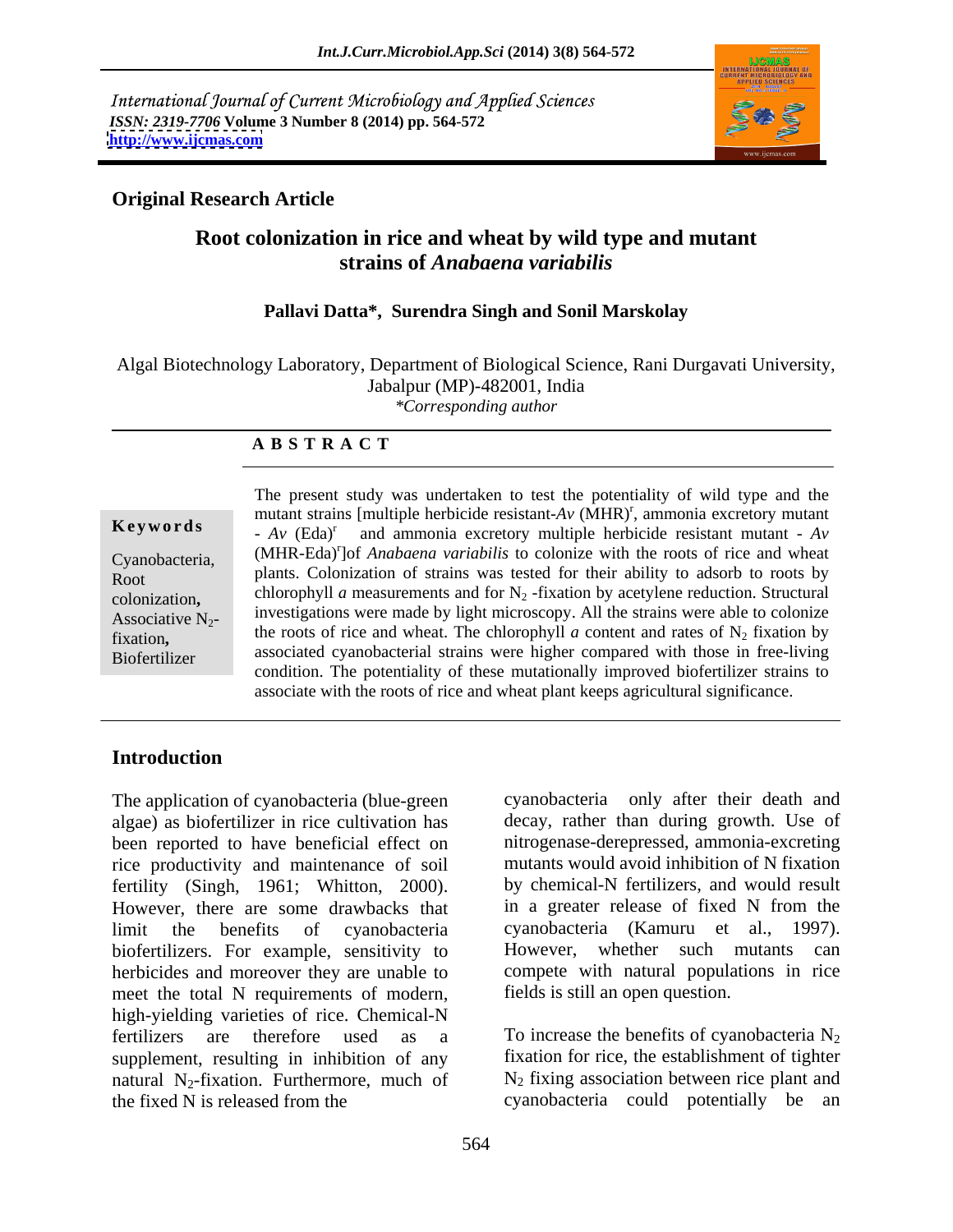alternative to cyanobacteria biofertilizers. In to fix nitrogen in such association is of great such association, fixed N could be made more directly available to the rice plant, rather than only after death and decay of the cyanobacterial biomass. Under aquatic or in high-humidity habitats, N2-fixing **Organisms and growth conditions** cyanobacteria have often been noted on rice plant surface (Toledo et al., 1995), including The axenic clonal culture of wild type N<sub>2</sub>roots and submerged shoots (Whitton, fixing cyanobacterium *Anabaena variabilis* 2000). Previous laboratory studies have [*Av* (P)], a rice field isolate, its spontaneous shown that some and *Nostoc and Anabaena* mutant  $[Av (MHR)^r]$  exhibiting resistance to strains are able to colonize roots of wheat, the lethal dosages of herbicides: Arozin, and to carry out associative N-fixation there Alachlor, Butachlor, 2,4-D, Atrazine, (Gantar et al., 1991). Studies have been DCMU (Singh et al., 2011; Singh et al., made that has tested the potential of rice 2012) its ammonia excretory mutant [*Av*  plants to associate artificially with free- (Eda)<sup>r</sup> and its multiple herbicide ammonia living cyanobacteria (Svircev et al., 1997), excretory resistant mutant [*Av* (MHR-Eda) even though naturally occurring (Singh and Datta, 2013) was cultivated in cyanobacteria in rice fields have been  $BG_{11}$  medium (Rippka et al., 1979), devoid detected in loose association with rice root of any combined nitrogen source  $(N_2$ -(Toledo et al., 1995; Freiberg, 1999). medium). Cultures were incubated in an air- Investigation have also been undertaken to conditioned culture room maintained at 25<sup>°</sup> screen numerous *Nostoc* isolates for their  $\pm 1$ °C fitted with cool day fluorescent light. ability to associate and colonize rice plant Photon flux density of light on the surface of

Keeping the above points in view earlier attempt was made to isolate a spontaneous mutant of a local rice isolate *Anabaena variabilis* exhibiting resistance to six (*Triticum aestivum)* Lokman variety was commonly used rice field herbicides viz. Arozin, Alachlor, Butachlor, 2,4-D, Atrazine and DCMU (Singh et al., 2011; Singh et al., 2012). Further this multiple herbicide resistant strain was screened for the presence **plant** of spontaneous mutant resistant to growth inhibitory concentrations of EDA (ethylene Rice and wheat seeds were surface-sterilized diamine) for the isolation of ammonia by washing with distilled water, then in 1%

interest from agriculture view point.

# **Materials and Methods**

(Nilsson et al., 2002). the vessel was  $45 \mu \text{Em}^{-2} \text{s}^{-1}$  for  $18 \text{ h d}^{-1}$ . ] exhibiting resistance to Alachlor, Butachlor,  $r_1$ ] conditioned culture room maintained at 25°  $1$  for 18 h d<sup>-1</sup>.

# **Variety of Seeds**

For Rice (*oryza sativa)* IR-36 and for Wheat used. The contract of the contract of the contract of the contract of the contract of the contract of the contract of the contract of the contract of the contract of the contract of the contract of the contract of the cont

## **Co-cultivation of wild type and mutant of** *Anabeana Variabilis* **with rice and wheat plant**

excretory strain (Singh and Datta, 2013). sodium hypochlorite solution. The seeds The goal of the present study was to explore were thoroughly rinsed in distilled water and the possibility of wild type and mutant the seed germination was carried out in strains of *Anabaena variabilis* for their plastic containers. Seedlings of rice after 10 ability to associate and colonize rice and days were uprooted. The roots were washed wheat plant. Since the cyanobacterial with distilled water and suspended in 15ml cultures used in the present study are capacity tubes containing  $10ml$  of  $BG_{11}^$ improved biofertilizer strains so their ability medium. Exponentially grown cyanobacteria by washing with distilled water, then in 1% **-** Construction of the construction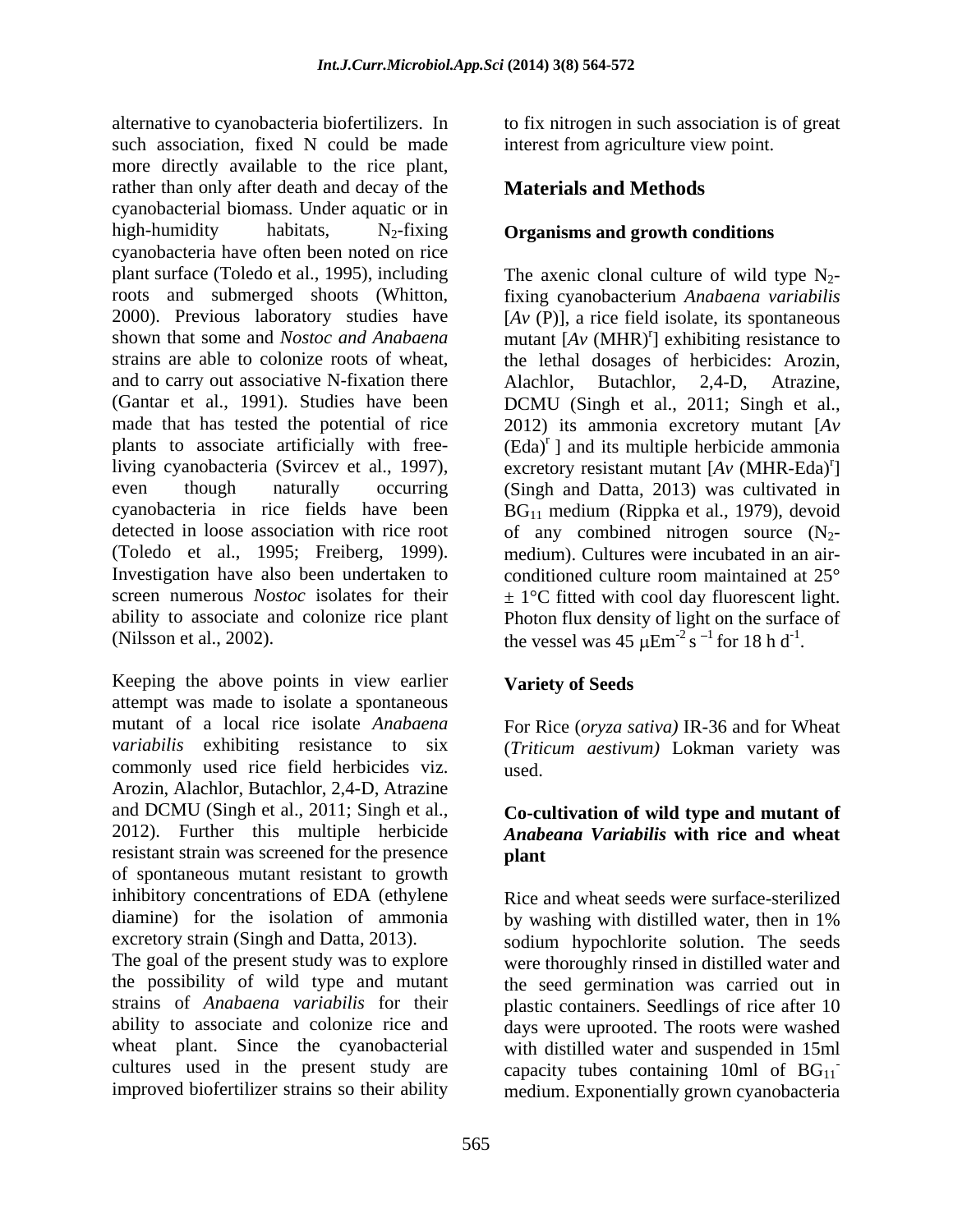strains were harvested by centrifugation. (chl  $a$ ) ml<sup>-1</sup>. Co-cultivation was carried out at  $30^{\circ}$ C with the plant root either exposed to days, the rice and wheat seedlings were

### **Nitrogenase activity**

and washed to remove loosely associated nitrogenase activity was also measured in

Chlorophyll *a* was extracted in methanol. The absorbance at 665nm was measured and the concentration calculated according to

The surfaces and freshly cut transverse section of rice and wheat roots were prepared and examined under Olympus BX

The colonization of rice and wheat roots by wild type and mutant strains of diazotrophic cyanobacteria *Anabaena variabilis* were screened (Table 1). Colonization was

Cyanobacterial filament were washed by and wheat roots, visible to the naked eyes repeated centrifugation and resuspended in that could with stand gentle washing in fresh BG<sub>11</sub> medium. Cyanobacterial inocula distilled water (Nilsson et al., 2002) The were added to a final concentration of 2µg appearance of cyanobacterial strains on the . Co-cultivation was carried out rice and wheat root is illustrated in figure 5 at  $30^{\circ}$ C with the plant root either exposed to  $\&6$  and light microscopy of root samples light or dark periods. After co-culture for 6 colonized is shown in figure 7 & 8. It was harvested and roots excised. The roots were able to colonize the roots of seedling grown washed to remove loosely associated in liquid medium. The level of colonization cyanobacteria, and used for assessing was quantified by measuring the chlorophyll colonization and associative  $N_2$  fixation.  $\alpha$  content tightly bound to the roots after 6 Nitrogenase activity was measured using the with highest chlorophyll *a* content (5.8 $\mu$ gm<sup>-1</sup>) acetylene reduction technique (Stewart et in rice and  $5.7\mu$ gml<sup>-1</sup> in wheat) followed by al., 1967). After 6 d of co-culture with  $A_v$  (Eda)<sup>r</sup>,  $A_v$  (MHR)<sup>r</sup> and wild type strain *Anabaena* strains, the roots were excised (Fig 1 &2). All the *Anabaena* strains showed cyanoabacterial cells. The roots were then associated with rice and wheat, compared incubated with acetylene under light. The with free-living (Fig. 3 & 4). In particular *Av Anabaena* strains remaining unassociated activity (6.52 nmol  $C_2H_2 \mu g^{-1}$  Chl *a* h<sup>-1</sup> with (free-living) in the co-culture medium. The rice and 6.22 nmol  $C_2H_2 \mu g^{-1}$  Chl a h<sup>-1</sup> with defined as blue green colonies on the rice observed that all the four strains tested were day of co-culture. Associative competence was found in all the cyanobacterial strains. *Av* (MHR-Eda) <sup>r</sup> displayed tight association in wheat) followed by enhanced nitrogenase activity when (MHR-Eda)<sup>r</sup> exhibited highest nitrogenase activity (6.52 nmol  $C_2H_2 \mu g^{-1}$  Chl *a* h<sup>-1</sup> with <sup>-1</sup> Chl  $a h$ <sup>-1</sup> with  $-1$  with with **the set of the set of the set of the set of the set of the set of the set of the set of the set of the set of the set of the set of the set of the set of the set of the set of the set of the set of the set of the set** rice and 6.22 nmol  $C_2H_2 \mu g^{-1}$  Chl a h<sup>-1</sup> with <sup>-1</sup> Chl  $a h^{-1}$  with  $-1$  with with **the set of the set of the set of the set of the set of the set of the set of the set of the set of the set of the set of the set of the set of the set of the set of the set of the set of the set of the set of the set** wheat).

**Chlorophyll** *a* Mackinney (1941). reported. In this paper we investigated the **Light microscopy** and the same of the *variabilis* to associate with fice and wheat  $\frac{1}{60}$  light microscope. **Results and Discussion Results and Discussion Results and Discussion** Several isolates of cyanobacteria, belonging to genera *Nostoc* and *Anabaena,* are capable of forming novel associations with rice and wheat roots grown in liquid culture are ability of some mutant strains of *Anabaena variabilis* to associate with rice and wheat roots. It is clear that, under the experimental condition all the strains tested colonized with roots of rice and wheat. The associated cyanobacterial strains exhibited 25%-40%  $N_2$  40%-50% more efficiently than when free living. Polysaccharides of plant and cyanobacterial origin may play an important role in the attachment of cyanobacteria to roots, as has been shown for the attachment of cyanobacteria to plant cells and inert surfaces (Robins et al., 1986).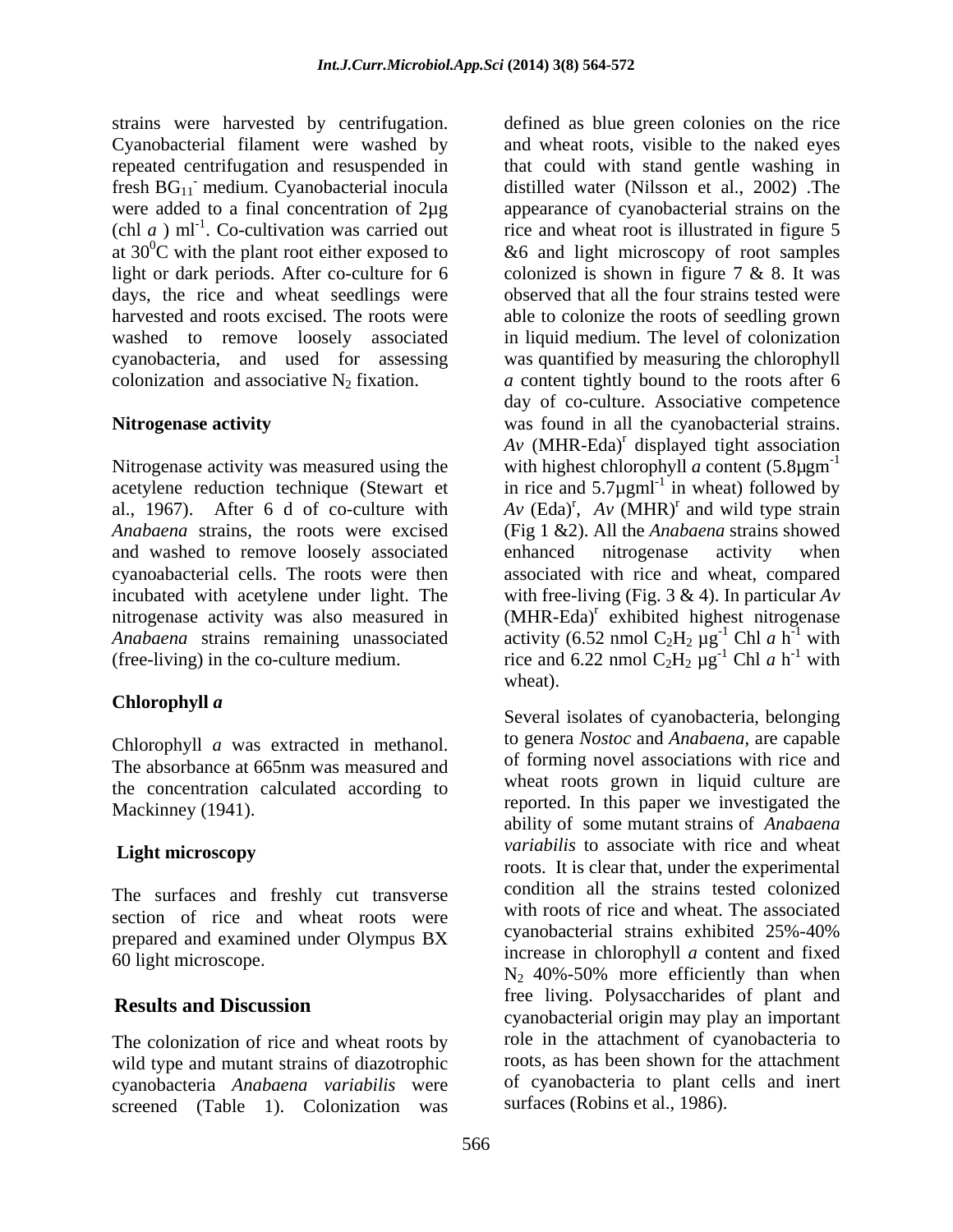| <b>Strains</b>              | <b>Association with</b> | <b>Association with</b> |
|-----------------------------|-------------------------|-------------------------|
|                             | ᇿᇿ                      | wheat                   |
| Av(P)                       |                         |                         |
| $Av$ (MHR) <sup>r</sup>     |                         |                         |
| $Av (Eda)^r$                |                         |                         |
| $Av$ (MHR-Eda) <sup>r</sup> |                         |                         |

**Table.1** Visual screening of the associations of cyanobacterial strains to rice and wheat roots after co cultivation

**Fig.1** Chlorophyll *a* content of cyanobacterial strains after co-culture with rice roots and when free living (bars indicating standard errors)



**Fig.2** Chlorophyll *a* content of cyanobacterial strains after co-culture with wheat roots and when free living (bars indicating standard errors)

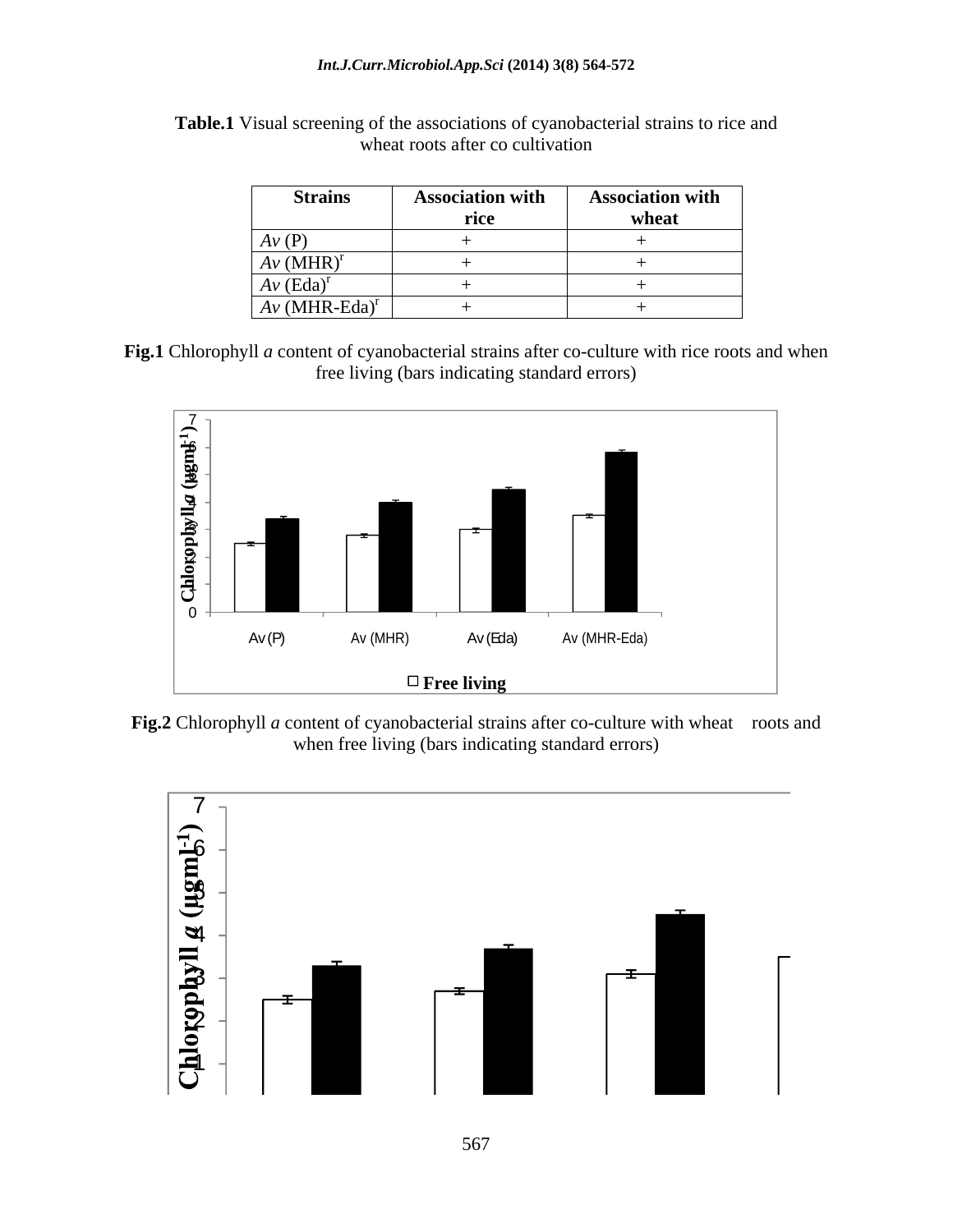**Fig.3** Nitrogenase activity in wild type and mutant strains of *Anabaena variabilis* after co-culture with rice roots and when free-living (bars indicating standard errors)



**Fig.3** Nitrogenase activity in wild type and mutant strains of *Anabaena variabilis* after co-culture with rice roots and when free-living (bars indicating standard errors)

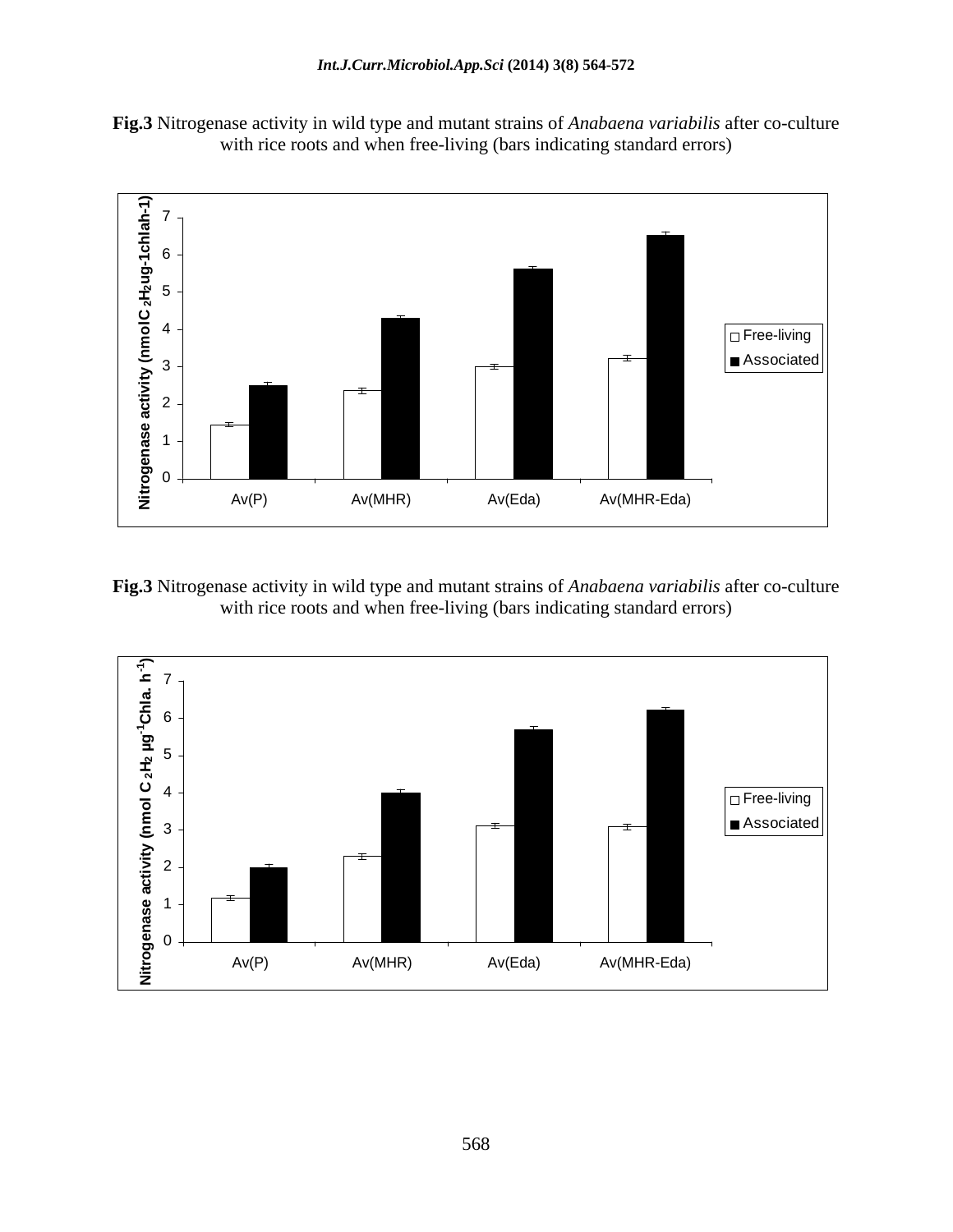**Figure.5** Association of wild type and mutant strains of *Anabaena variabilis* in rice plant



 $\overline{\text{Root}+ A\text{V}(\text{P})}$  Root+ $\overline{A\text{V}(\text{MHR})}^r$  Root+ $\overline{A\text{V}(\text{Eda})}^r$  Root +  $\overline{A\text{V}(\text{MHR}-\text{Eda})}^r$ 

**Figure.6** Association of wild type and mutant strains of *Anabaena variabilis* in wheat plant



 $\overline{\text{Root} + A \nu (P)}$   $\overline{\text{Root} + A \nu (MHR)^{r}}$   $\overline{\text{Root} + A \nu (Eda)^{r}}$   $\overline{\text{Root} + A \nu (MHR - Eda)^{r}}$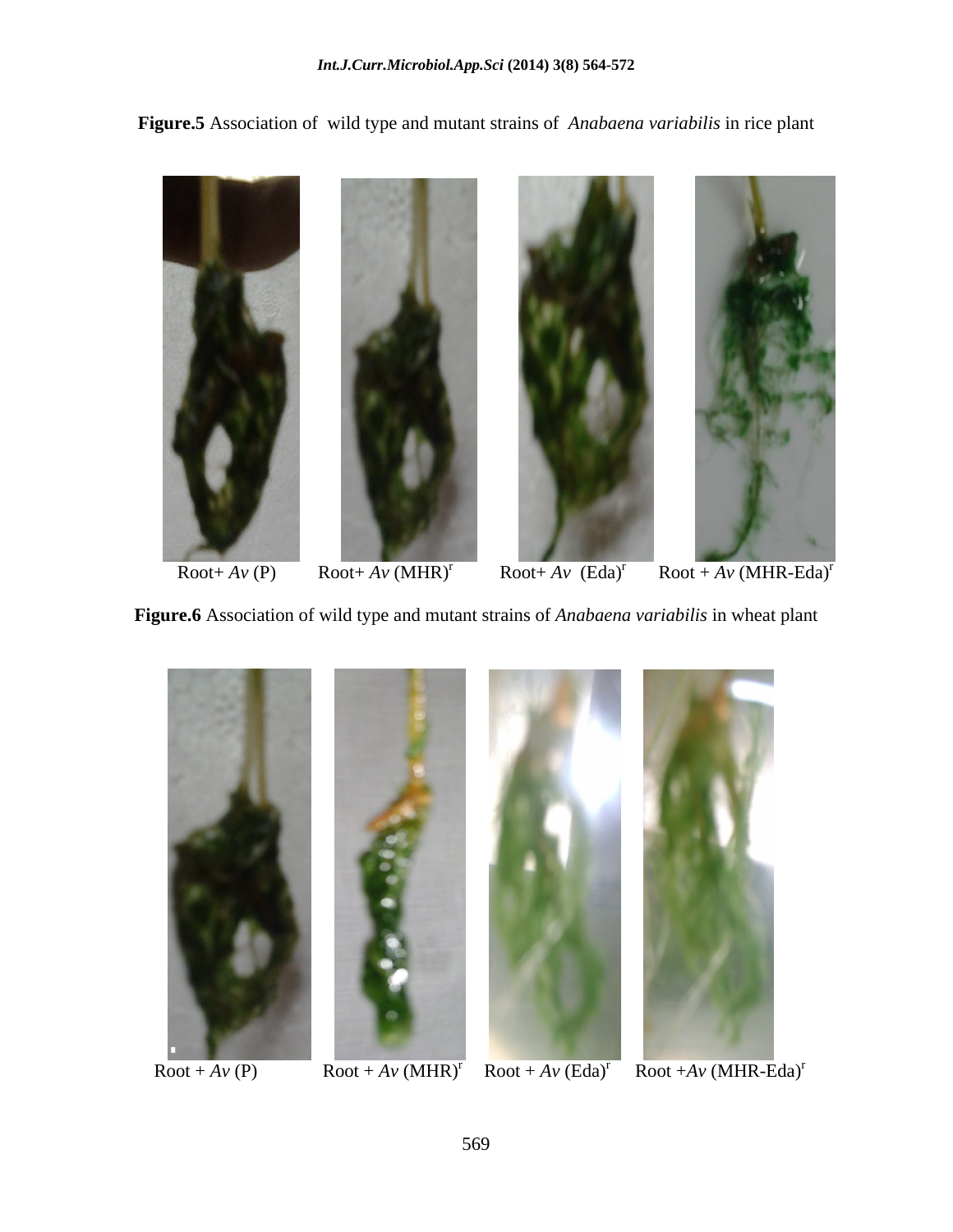**Fig.7** Light microscopy of rice root sample colonized by cyanobacterial strain  $Av$  (MHR-Eda)<sup>r</sup>



**Fig.8** Light microscopy of wheat root sample colonized by cyanobacterial strain *Av* (MHR-Eda)<sup>r</sup>



Furthermore, plant roots secrete chemical following exposure to such improved signals such as flavonoids, that facilitate cyanobacterial biofertilizer strains the nitrogenase activity (Theunis et al., 2004; Mathesius, 2008). These results and ammonia excretory properties is an indicate that the plant and/or products important finding as it will simplify the released positively influence the inoculation procedure when used in field. nitrogenase activity of associated In accordance with agricultural practice, cyanobacteria, as has previously been shown in cyanobacteria wheat rice seedling in between uprooting of associations (Gantar et al., 1991a,b, 1995; seedling and their transplantation into the Nilsson et al., 2002). Similarly rice fields. The potentiality of root colonization and nitrogen fixation of colonization by such developed mutants of significant higher growth and filamentous Anabaena variabilis proved them as ideal cyanobacteria *Microcoleus* species has biofertilizer strains. Further work is in been observed in presence of roots of progress to assess the detail qualitative black mangrove (Toledo et al., 1995). The approach of the type of association

successful colonization of seedling exhibited by the mutant strains. cyanobacterial biofertilizer strains exhibiting multiple herbicide resistance In accordance with agricultural practice, the biofertilizer strains can be adsorbed to *Anabaena variabilis* proved them as ideal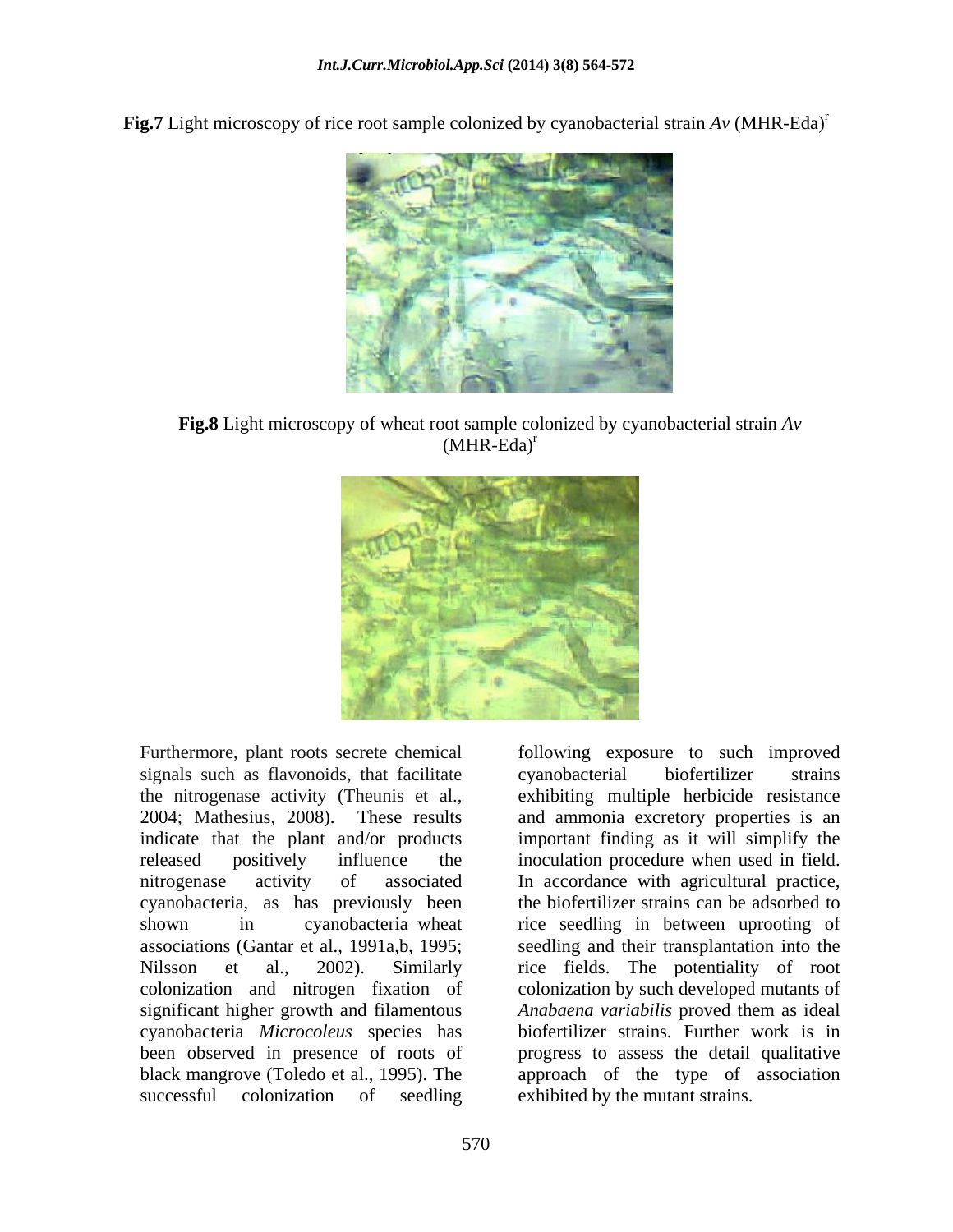Thanks are due to Head, Department of Biological Science, R.D. University, Jabalpur (M.P.), India for facilities, and  $\overrightarrow{AN}$ Department of Science and Technology, New Delhi for financial assistance.

- Freiberg, E. 1999. Influence of pingles P. Demalles J. Weterbury I.D. microclimate on the occurrence of in a premontane forest of Costa Rica. Plant biology 1: 244-252.
- Gantar, M., Kerby, N.W., Rowell, P. and Obreht, Z. 1991 a. Colonization of wheat (Triticum vulgare L.) by the  $R_{\text{min}} R_{\text{min}} R_{\text{min}} R_{\text{min}} R_{\text{min}} R_{\text{min}}$ Phytologist 118: 477-483.
- Gantar, M., Kerby, N.W., Rowell, P. and Obreht, Z. 1991b. Colonization of TEM the wheat (Triticum vulgare L.) by  $\frac{100}{x}$  and  $\frac{100}{x}$  and  $\frac{100}{x}$  and  $\frac{100}{x}$  and  $\frac{100}{x}$ N2-fixing cyanobacteria II. An
- Gantar, M., Kerby, N.W., Rowell, P., Butler and the Contract of the Contract of the Contract of the Contract of the Contract of the Contract of the Contract of the Contract of the Contract of the Contract of the Contract o Obreht, Z. and Scrimgeour, C. 1995.<br>Colonization of wheat (Triticum Singh, S., Datta, P. and Tirkey, A. 2011. activity and effect of cyanobacteria on natural 15 abundance in plans. New phytologist 129: 337-343.
- Kamuru, F., Albrecht, S.L., Allen, L.H. and Shanmugan, K.T. 1997. Growth Ecology 5: 189-195.
- Mathesius, U. 2008. Auxin: at the root of nodule development. Functional
- **Acknowledgement** Mckinney, G. 1941. Absorption of light by chlorophyll solutions. Journal of Biological Chemistry 140: 315-322. Nilsson, M., Bhattacharya, J., Rai, and Bergman, B. 2002. Colonization of roots of rice (*Oryza sativa*) by symbiotic *Nostoc*
- References sualistic strains of the energy of the substitution of the substitution of the substitution of the substitution of the set of the set of the set of the set of the set of the set of the set of the set of the set strains. New Phytologist 156: 517 525
	- cyanobacteria in the phyllosphere  $\frac{1070}{1070}$  Censile assistant statute  $\frac{1070}{1070}$ Rippka, R., Deruelles, J., Waterbury, J.B., Herdman, M. and Stanier, R.Y. 1979. Generic assignments, Strain histories and properties of pure cultures of cyanobacteria. Journal of General Microbiology 111: 1-61.
	- Wheat (Thirdin vargate E.) by the Robins, R.J., Hall, D.O., Shi, D.J., Turner,  $N_2$ -fixing cyanobacterial.A. survery  $R_J$ . and Rhodes, M.J.C. 1986. of soil cynobacterial isolates forming<br>
	mucillage acts to adhere<br>
	Mucillage acts to adhere association with root. New muchase acts to attitude Robins, R.J., Hall, D.O., Shi, D.J., Turner, R.J. and Rhodes, M.J.C. 1986. Mucilage acts to adhere cyanobacteria and cultured plant cells to biological and inert surfaces. FEMS Microbiology Letters 34: 155- 160.
	- ultrastructural study. New argae in malogen economy of median muastructural study. New agriculture. Indian council of<br>phytologist 118: 485-492. Agriculture Research, New Delhi, Singh, R.N. 1961. Role of blue-green algae in nitrogen economy of Indian agriculture. Indian council of Agriculture Research, New Delhi, India.
- vulgare  $L$ .)By  $N_2$  Fixing reciprocation of dispersontial cyanobacteria. Dark nitrogenase experiences is the diazonophic **one degrees)**<br> **so are due to Head, Department of** chieroshypt solutions, Journal of<br>
so are due to Head, Department of Biologyai Chemissing 140, 315.32,<br>
and Birguna, B. 2002,<br>
ment of Science and Technology,<br>  $\langle D_{CMB} \$ Singh, S., Datta, P. and Tirkey, A. 2011. Responses of multiple herbicide resistant strain of diazotrophic cyanobacterium *Anabaena variabilis* exposed to atrazine and DCMU. Indian Journal of Experimental Biology 49: 298-303.
	- and accumulation of 15 N in rice  $\frac{150 \text{ rad}}{250 \text{ rad/s}}$  be big is assistant strain  $\frac{1}{4}$ . inoculated with the parent and  $(MHR)^{AT, AI, B, D}$  of diazotrophic nitrogenase-depressed mutant strain cyanobacterium *Anabaena* of *Anabaena variabilis.* Applied Soil Singh, S., Datta, P. and Tirkey, A. 2012. Isolation and characterization of a multiple herbicide resistant strain [*Av*  $(MHR)$  Ar, Al, B, D<sub>]</sub> of diazotrophic ] of diazotrophic cyanobacterium *Anabaena variabilis*. Indian Journal of Biotechnology 11: 77-85.
		- Singh, S. and Datta, P. 2013. Evaluation of biofertilizer potentiality of ammonia excretory multiple herbicide resistant